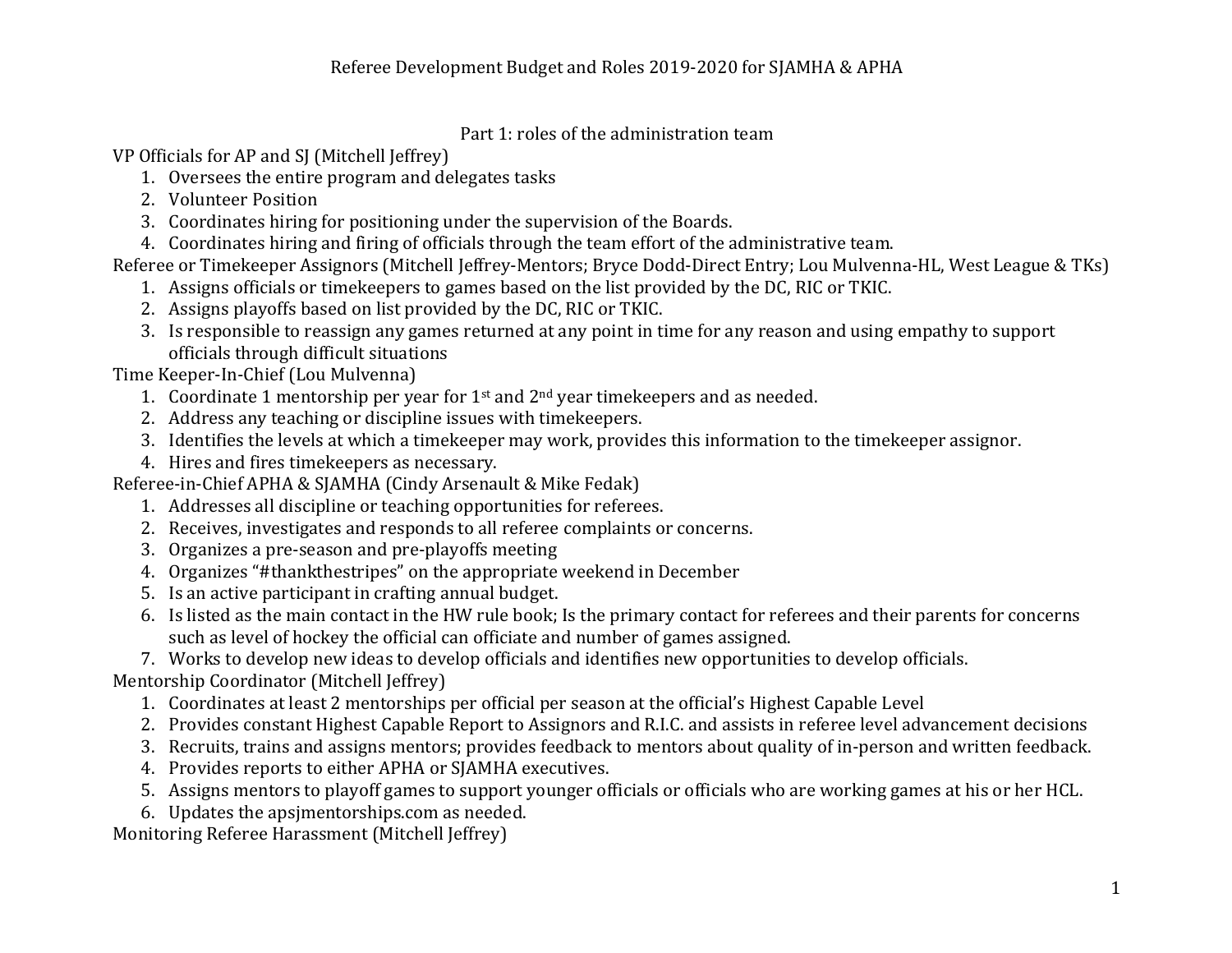## Referee Development Budget and Roles 2019-2020 for SJAMHA & APHA

- Goal: Collect data on referee harassment, monitor Hockey Winnipeg Game Reports for penalties assessed due to referee harassment, share the reports with appropriate area association.
- 1. Monitors submissions of referee abuse form through referee website.
- 2. Forwards referee abuse reports to the appropriate association.
- 3. Sends out email reminding officials to anonymously report referee abuse through website.
- 4. Provides end of season report.
- 5. Updates the apsjmentorships.com as needed.

Monitoring why referees quit (Mitchell Jeffrey)

- Goal: Develop an understanding of why referees quit the job with an effort to improve referee support to reduce referee attrition. This will require phone calls and survey to referees to better understand why people quit.
- 1. Tracks which referees have quit from the previous season
- 2. Collects data through anonymous website survey
- 3. Collects data through phoning referees who have quit
- 4. Provides Report
- 5. Updates the apsimentorships.com as needed.

| <i>Expense</i> | 2019-20 | <b>Notes</b>                                                                                  |
|----------------|---------|-----------------------------------------------------------------------------------------------|
| ree-In-Chief   | \$1500  | See Above section. \$25 per hour @ 60 Hours per year of dealing with complaints<br>officials. |
|                |         | In 2016, 2017, this position pooded 100 hours and in 2017, 2018 this position $p_0$           |

## Part 2: 2019-2020 Officials' Operating Budget

| Referee-In-Chief                                             | \$1500 | See Above section. \$25 per hour @ 60 Hours per year of dealing with complaints, meetings, and talking to<br>officials.                                                                                                                                                                                                                                                                |
|--------------------------------------------------------------|--------|----------------------------------------------------------------------------------------------------------------------------------------------------------------------------------------------------------------------------------------------------------------------------------------------------------------------------------------------------------------------------------------|
| Mentorship<br>Coordinator/VPO                                | \$3150 | In 2016-2017, this position needed 100 hours and in 2017-2018 this position needed 80 hours.<br>Therefore, the average number of hours per season is 90 Hours at \$35 per hour is \$3150 per season. In<br>2018-2019, the position required 120 hours but is not expected to require 120 in the current season as<br>the overage in 2019-2020 was due to extra projects that occurred. |
| VPO Overage from<br>2018-2019                                | \$900  | As discussed above, 2019-20 was a busier than normal season. This money is diverted to pay for various<br>extra tasks in 2018-2019: updating by-laws, harassment posters, updating mentorship forms to better<br>understand development, and hiring new RICs This was paid out in Spring 2019                                                                                          |
| Timekeeper-In-Chief                                          | \$500  | The TK-I-C coordinates mentorships and uses complaints or feedback about time keepers to teach the<br>timekeepers. \$25 per hour @ 20 Hours per year.                                                                                                                                                                                                                                  |
| Initiative 1: Tracking<br>& addressing Referee<br>Harassment | \$500  | \$25 per hour @ 20 Hours per year. This initiative has two purposes: 1) to give some measure of how<br>much harassment occurs and 2). In previous seasons, the website updates was grouped in with this<br>initiative. However, for improved transparency, website cost was moved to the website row.                                                                                  |